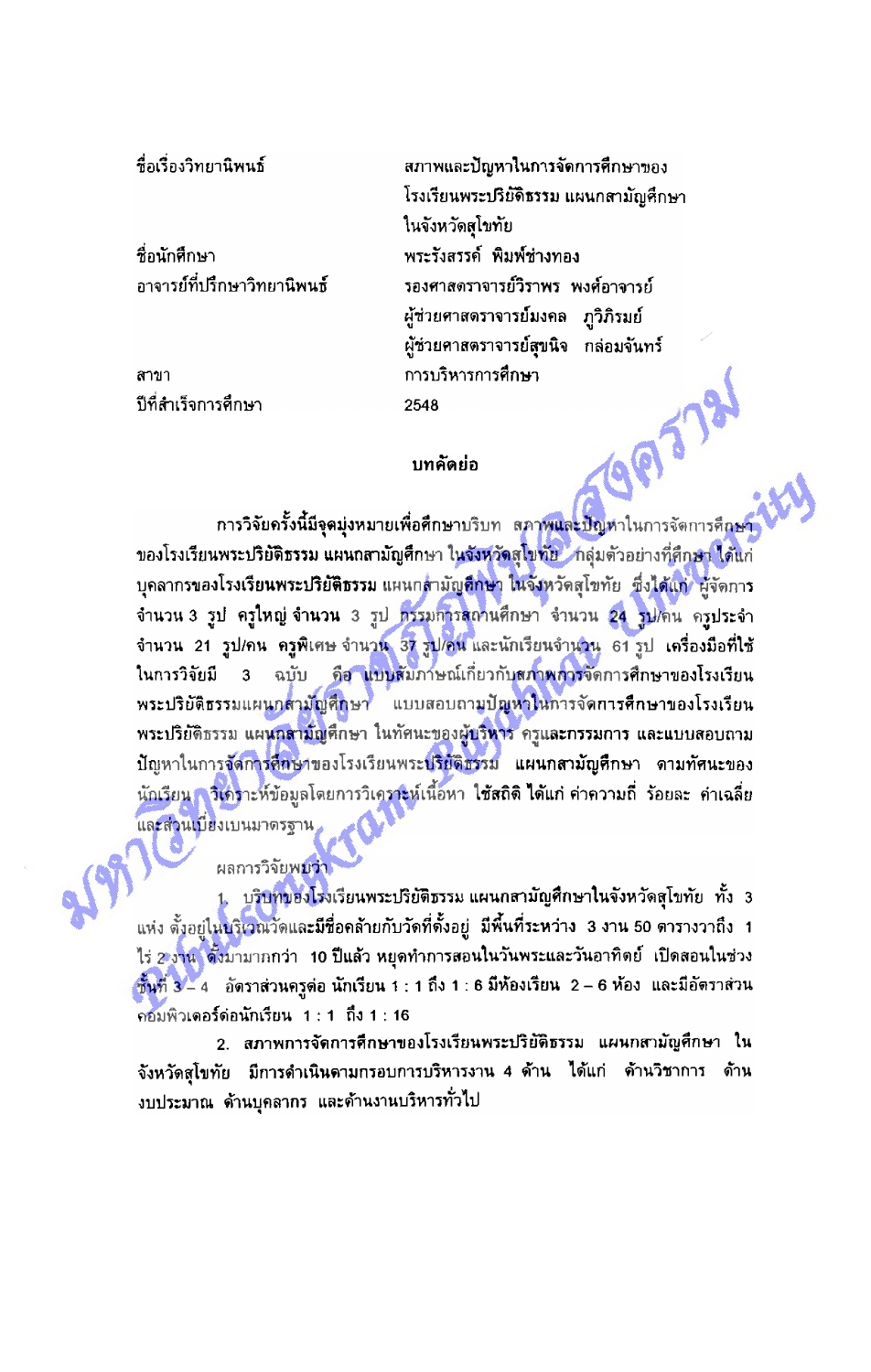ปัญหาการจัดการศึกษาของโรงเรียนพระปริยัติธรรม แผนกลามัญศึกษา  $\overline{3}$ . ในจังหวัดสโขทัย

ปัญหาการจัดการศึกษาของโรงเรียนพระปริยัติธรรม แผนกลามัญศึกษา  $3.1$ ในจังหวัดสุโขทัย ในทัศนะของผู้บริหาร ครู และกรรมการ ในภาพรวมและเป็นรายด้านทุกด้าน ปัญหาด้านวิชาการอันดับแรกได้แก่ปัญหาการจัดทำหลักสูตรของ ้อย่ในระดับปานกลาง โรงเรียนให้สอดคล้องกับสภาพปัญหาและความต้องการ ปัญหาด้านงบประมาณ ได้แก่ปัญหา ่ การจัดซื้อ จัดจ้าง - ปัญหาด้านบุคลากร ได้แก่ปัญหาการยกย่อง เชิดซูเกียรติ และปัญหาด้าน งานบริหารทั่วไป ได้แก่ปัญหาการดำเนินการด้านธุรการของโรงเรียน

Riftlement Reichstadt 3.2 ปัญหาการจัดการศึกษาของโรงเรียนพระปริยัติธรรม แผนกลามัญศึกษา ์ ในจังหวัดสุโขทัย ตามทัศนะของนักเรียน ในภาพรวมและเป็นรายด้านทุกด้าน พบว่ามีปัญหาอยู่ ์ ในระดับปานกลาง ปัญหาต้านวิชาการอันดับแรกได้แก่ปัญหาการวัดผลประเมินผลโดยเน้นให้ ้นักเรียนปฏิบัติจริง ปัญหาด้านงบประมาณ ได้แก่ปัญหาการแสวงหาแหล่งทุนการศึกษาและทุน เ ้เพื่อพัฒนาสถานศึกษา ปัญหาด้านบุคลากร ได้แก่ปัญหาเกี่ยวกับความเพียงพอของครูผู้สอน ้และปัญหาด้านงานบริหารทั่วไป คือปัญหาการบำรุง ดูแลรักษาและพัฒนาอาคารสถานที่และ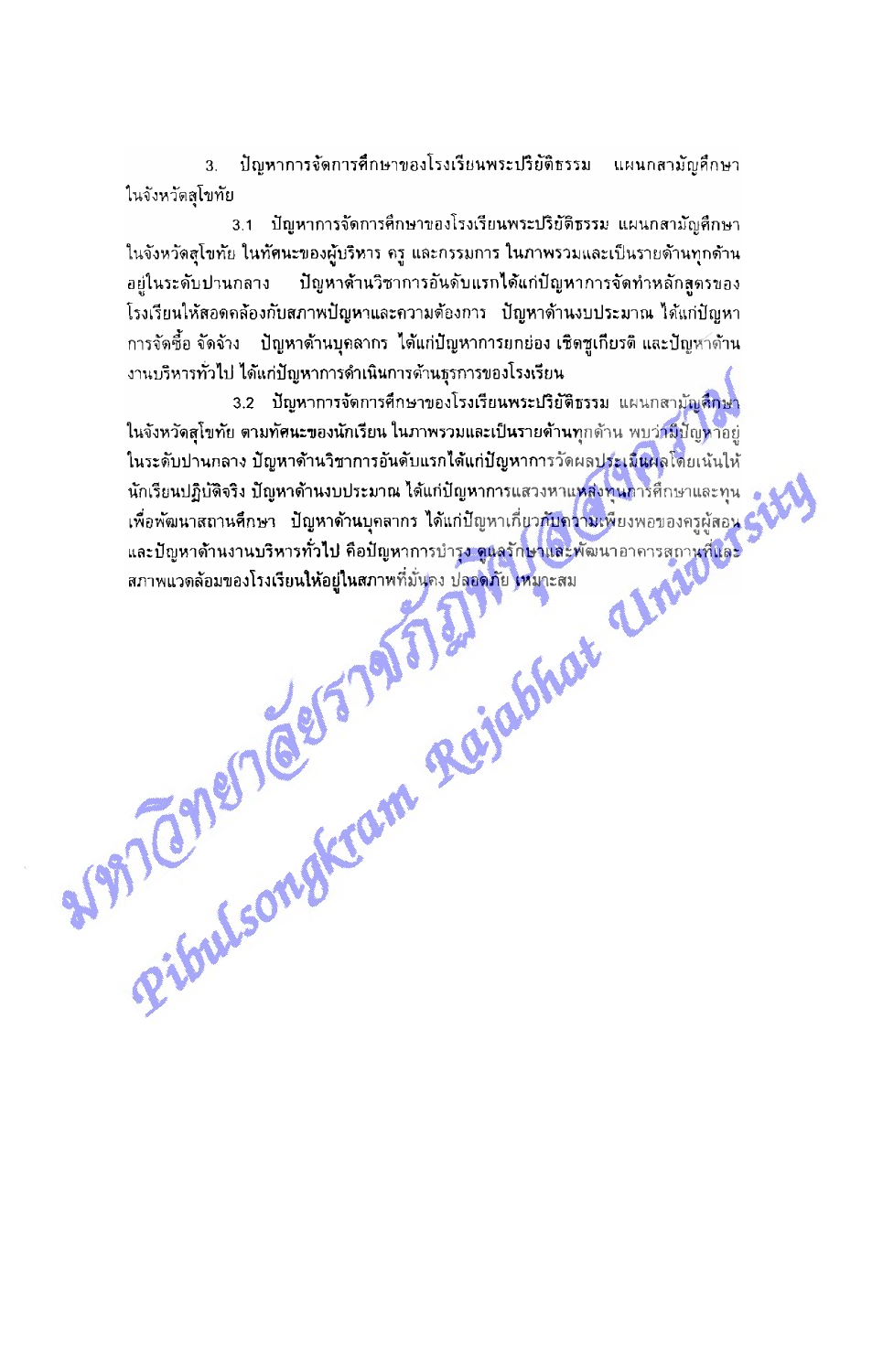| <b>Thesis</b>   | CONDITIONS AND PROBLEMS IN EDUCATION     |
|-----------------|------------------------------------------|
|                 | ADMINISTRATION GENERAL EDUCATION SECTION |
|                 | OF ECCLESIASTICAL SCHOOLS IN SUKHOTHAI   |
|                 | <b>PROVINCE</b>                          |
| Author          | Phra Rangsan Pimchangthong               |
| <b>Advisors</b> | Associate Professor Wiraporn Phongajarn  |
|                 | Assistant Professor Mongkon Phuwiphirom  |
|                 | Assistant Professor Suknit Klomchan      |
| Field           | Education Administration                 |
| Year            | 2005                                     |

## **ABSTRACT**

**The purposes of this research were to study general administrational** conditions and problems of 3 secondary ecclesiastical schools in Sukhothai Province. **The sampling groups were** personnels from these schools consisted of : **3 directors, 3** headmasters, **24** school committee, **21** permanent teachers, 37 special teachers and 31 student monks. The instruments were interviewing form for general administors conditions, questionnaire for exploring administration opinions from the administrations and school committee and questionnaire for students. The **datas** were analyzed by percents, **X** and S.D.

The study found that :

1. The conditions of 3 secondary ecclesiastical schools located in the monastery areas were **the** same names as those monasteries. The location sizes were from 1,400 square meters. They established and run the **affairs** for more than **10** years. They **opened** on weekdays and weekends were holidays for level 3 - 4. The ratios were : 1 **teacher per** 1 - 6 students, 1 computer per 1 - 16 students. There were 2  **lassr rooms** - **6 classrooms.** 

2. Administration conditions were divided into 4 factors : academic administration, budget administration, personnel administration and general administration.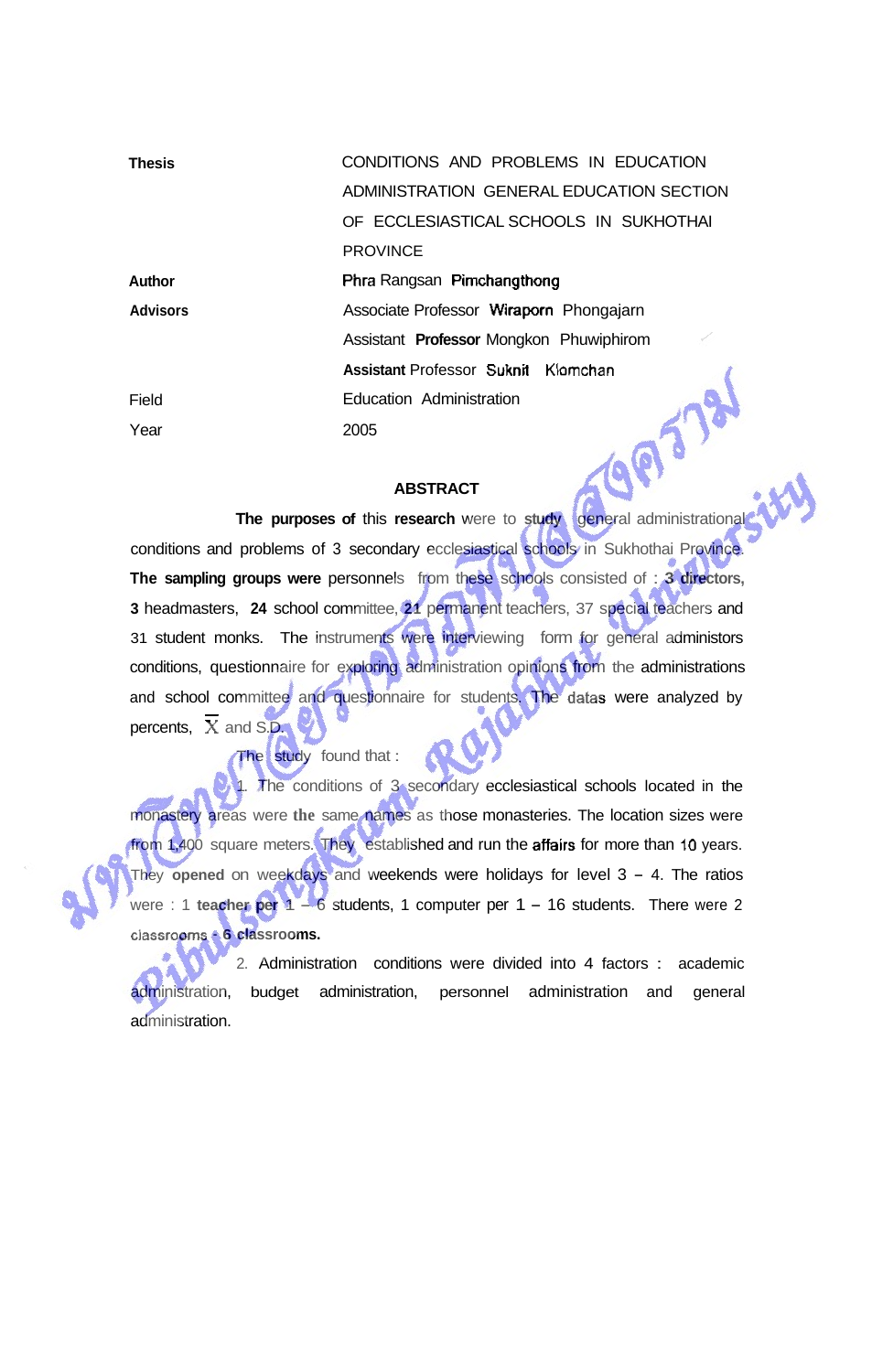**3. Problems of administration were as follow** :

**3.1 Administrational problems from opinions of the administrations, teachers and committee in general were in the middle level. Considering in factors were as follow** : **academic problem was not coincident with curriculum and the social needs, problems of material management, personnel unrespecting problems and office affair problems.** 

**3.2 School administration on opinions of students in general and each factor were averaged in the middle level. Considering in factors were as follow** : **academic problem was about too much practical evaluation, seeking for money assistance was budget problem, unenough teachers for personnel problem and the general administration problems were abut building maintenance and the environment in good conditions maintenance.**